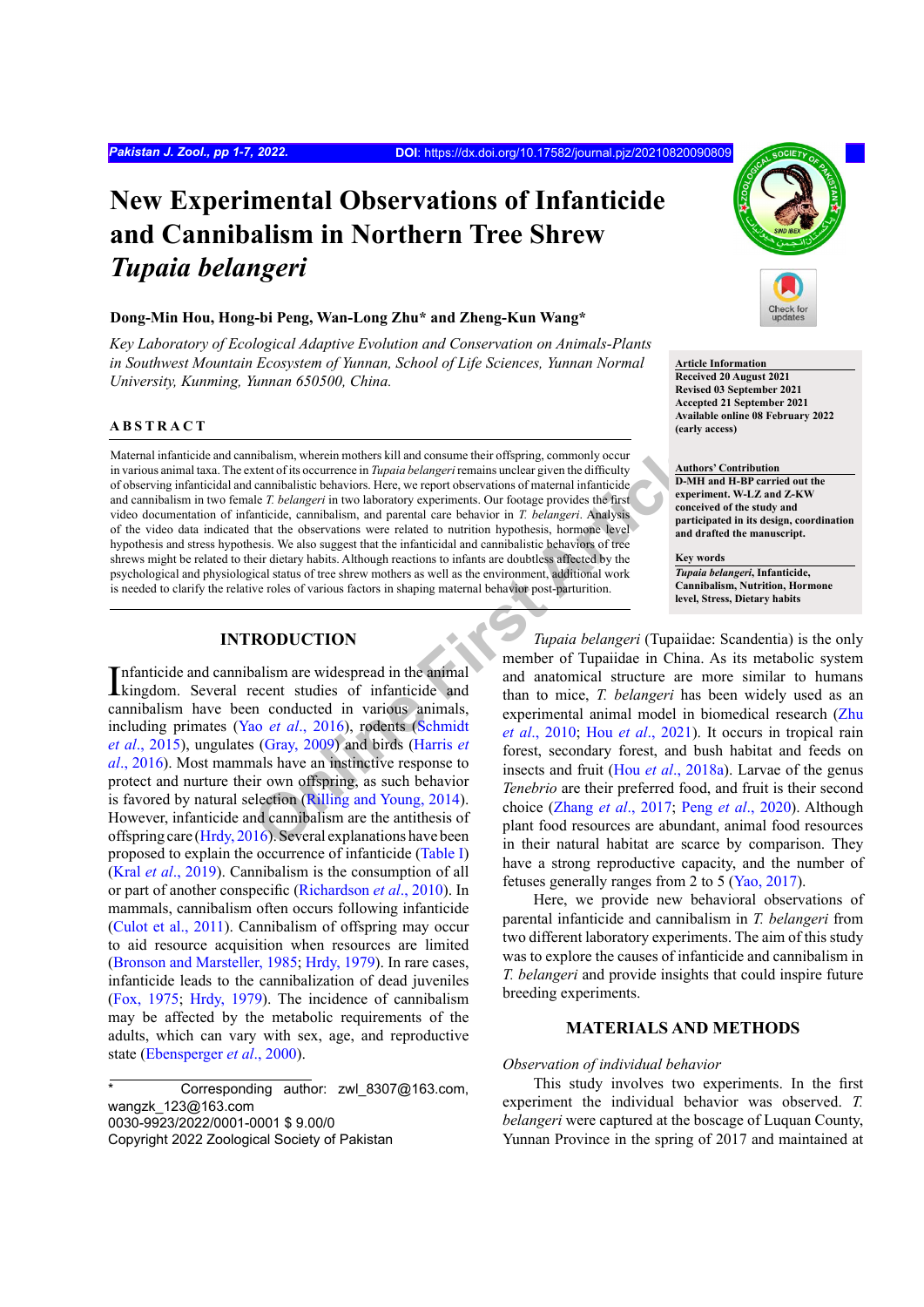the School of Life Sciences, Yunnan Normal University, Kunming, China. The animals  $(n=6, 93; 3)$  were acclimated to ambient temperature  $25 \pm 1$ °C, kept under a 12L:12D light/dark cycle, and were provided water *ad libitum* for whole process of the experiment. Individual behavior (activity behavior, resting behavior, feeding behavior, modifying behavior) was observed for 28 d. Animals were provided with adequate larvae of *Tenebrio molitor* and apples during the pre-parturition period. As it was clear that only one *T. belangeri* were pregnant before the experiment, observations of the pre-parturition and post-parturition behavior in *T. belangeri* were made; the physiological state of the infants was also determined. The purpose of experiments 1 was to observe the behavior of tree shrews, and see (Hou *et al*., 2018b; c; 2019) for relevant experimental results.

#### *Effects of light on behavior, memory and oxidative stress*

The animals (n=6 of each group,  $\varphi$ 6:  $\varphi$ 12) were acclimated to ambient temperature 25±1°C, kept under a 12L: 12D light/dark cycle, and were provided water *ad libitum* for whole process of the experiment. The animals were randomly divided into three groups: 50-W illumination group, 100-W illumination group, and 200-W illumination group. The appropriate/natural brightness under general rearing conditions of tree shrews was 15-W. During the experiment, the animals were placed in behavioral arena, and an incandescent lamp was suspended at 120 cm above the device for light stimulation. Experiments were run from 9:00 to 17:00 daily and individual behavior (activity behavior, resting behavior, feeding behavior, modifying behavior) was observed for 28 d. Animals were fed daily from 7:00 to 8:00 and from 18:00 to 19:00. Tree shrews showing infanticide and cannibalism behavior were in the 200-W illumination group; however, the experimental animals in this group did not appear to be pregnant prior to the start of the experiment. But over time, one animal was found to be pregnant. The purpose of experiments 2 was to investigate the effects of different light intensities on the behavior changes, learning memory ability and oxidative stress in *T. belangeri*, and see (Peng *et al*., 2021) for relevant experimental results.

| Table I. List of hypotheses explaining the occurrence of infanticide and cannibalism in mammals. |  |  |  |  |  |
|--------------------------------------------------------------------------------------------------|--|--|--|--|--|
|--------------------------------------------------------------------------------------------------|--|--|--|--|--|

| relevant experimental results. | of tree shrews, and see (Hou et al., 2018b; c; 2019) for<br>Effects of light on behavior, memory and oxidative stress<br>The effects of light intensity on the behavior, learning<br>memory, and oxidative stress of Tupaia belangeri was<br>observed in the second experiment. T. belangeri were<br>captured at the boscage of Luquan County, Yunnan Province<br>in the summer of 2019 and maintained at the School of Life<br>Sciences, Yunnan Normal University, Kunming, China. | from 7:00 to 8:00 and from 18:00 to 19:00. Tree shrews<br>showing infanticide and cannibalism behavior were in<br>the 200-W illumination group; however, the experimental<br>animals in this group did not appear to be pregnant prior<br>to the start of the experiment. But over time, one animal<br>was found to be pregnant. The purpose of experiments 2<br>was to investigate the effects of different light intensities<br>on the behavior changes, learning memory ability and<br>oxidative stress in T. belangeri, and see (Peng et al., 2021)<br>for relevant experimental results. |                                                          |  |
|--------------------------------|-------------------------------------------------------------------------------------------------------------------------------------------------------------------------------------------------------------------------------------------------------------------------------------------------------------------------------------------------------------------------------------------------------------------------------------------------------------------------------------|-----------------------------------------------------------------------------------------------------------------------------------------------------------------------------------------------------------------------------------------------------------------------------------------------------------------------------------------------------------------------------------------------------------------------------------------------------------------------------------------------------------------------------------------------------------------------------------------------|----------------------------------------------------------|--|
|                                | Table I. List of hypotheses explaining the occurrence of infanticide and cannibalism in mammals.                                                                                                                                                                                                                                                                                                                                                                                    |                                                                                                                                                                                                                                                                                                                                                                                                                                                                                                                                                                                               |                                                          |  |
| <b>Hypothesis</b>              | <b>Definition and description</b>                                                                                                                                                                                                                                                                                                                                                                                                                                                   |                                                                                                                                                                                                                                                                                                                                                                                                                                                                                                                                                                                               | <b>References</b>                                        |  |
| Exploitation                   | The infanticidal animal benefits from consumption or use of the victim.                                                                                                                                                                                                                                                                                                                                                                                                             |                                                                                                                                                                                                                                                                                                                                                                                                                                                                                                                                                                                               | Agrell et al., 1998; Hrdy, 1979                          |  |
| Resource<br>competition        | The infanticidal animal competes with other adult individuals for physical<br>resources such as food or nest sites.                                                                                                                                                                                                                                                                                                                                                                 |                                                                                                                                                                                                                                                                                                                                                                                                                                                                                                                                                                                               | Agrell et al., 1998; Hrdy, 1979;<br>Manning et al., 1995 |  |
| Food scarcity                  | Cannibalism may be an interaction that reduces population size before acute<br>resource shortage causes severe physiological stress.                                                                                                                                                                                                                                                                                                                                                |                                                                                                                                                                                                                                                                                                                                                                                                                                                                                                                                                                                               | Fox, 1975                                                |  |
| Compensate of<br>pregnancy     | Cannibalistic behaviour after a short period of maternal care is that it allows<br>mothers to compensate for the costs of pregnancy.                                                                                                                                                                                                                                                                                                                                                |                                                                                                                                                                                                                                                                                                                                                                                                                                                                                                                                                                                               | Elgar and Crespi, 1992                                   |  |
| Paternal<br>manipulation       | By killing the infant, parents improve chances for their own survival or the<br>survival of their existing offspring, or they may gain greater net reproductive<br>fitness in the future. In addition, parents may manipulate the offspring sex ratio<br>via infanticide.                                                                                                                                                                                                           | Hrdy, 1979; Ebensperger, 1998                                                                                                                                                                                                                                                                                                                                                                                                                                                                                                                                                                 |                                                          |  |
| Nutrition                      | The nutritional hypothesis for cannibalism posits that the act of consuming a<br>Fox, 1975; Klug and Bonsall,<br>conspecific provides participating individuals with nutritional benefits that might 2007<br>improve future reproductive success.                                                                                                                                                                                                                                   |                                                                                                                                                                                                                                                                                                                                                                                                                                                                                                                                                                                               |                                                          |  |
| Adoption<br>avoidance          | An individual commits infanticide to avoid adopting and providing parental<br>care, especially allosuckling, to unrelated offspring.                                                                                                                                                                                                                                                                                                                                                |                                                                                                                                                                                                                                                                                                                                                                                                                                                                                                                                                                                               | Ebensperger, 1998                                        |  |
| Sexual selection               | Infant killing is directed at offspring unlikely to be descendants of the killer, so<br>reducing the reproductive success of competitors and increasing the nfanticidal<br>individual's own opportunities to breed.                                                                                                                                                                                                                                                                 |                                                                                                                                                                                                                                                                                                                                                                                                                                                                                                                                                                                               | Agrell et al., 1998; Hrdy, 1979;<br>Palombit, 2015       |  |
| Non-adaptive<br>behaviour      | Infanticide is a mistake or a result of stress, frustration, or even a consequence<br>of aggression to third parties or self-destruction, etc.                                                                                                                                                                                                                                                                                                                                      |                                                                                                                                                                                                                                                                                                                                                                                                                                                                                                                                                                                               | Hrdy, 1979; Cassini, 1998; Pal-<br>ombit, 2015           |  |
| Accidental<br>behaviour        | This would seem more likely to be an attempt to remove the newborn rather<br>than a deliberate attempt to kill and eat the neonate.<br>$N_{\text{min}}$ , $\theta_{\text{max}}$ , $\epsilon$ $\theta_{\text{max}}$ , decorations, $\epsilon$ become the second control from $V_{\text{min}}$ , at al. 2010.                                                                                                                                                                         | Singh and Garcia, 2015; Smith<br>and Smith, 2019                                                                                                                                                                                                                                                                                                                                                                                                                                                                                                                                              |                                                          |  |

Note: Some of the descriptions of hypotheses are quoted from Kral *et al*., 2019.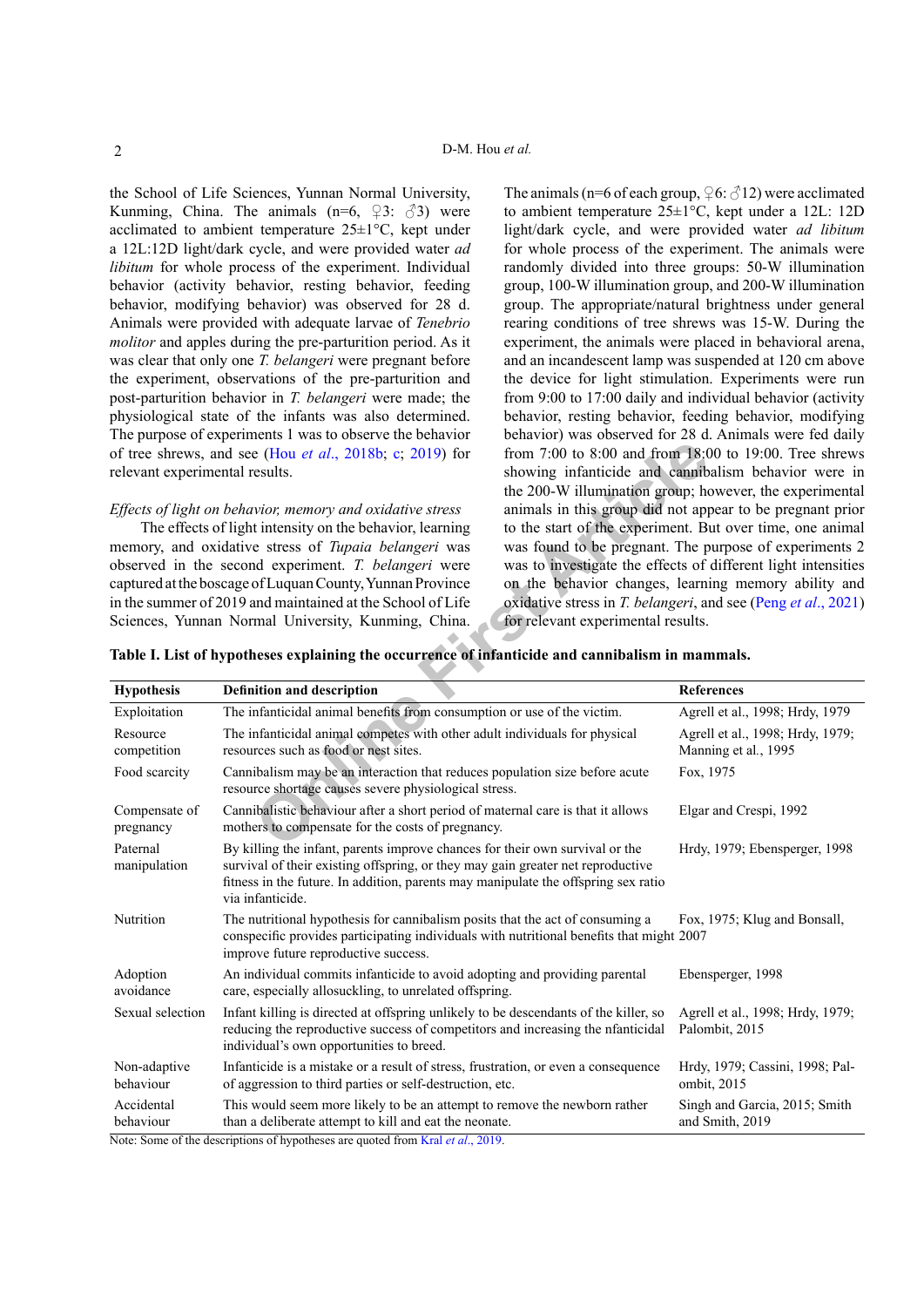The experimental procedures were approved by the Animal Care and Use Committee of the School of Life Sciences, Yunnan Normal University (No. 13-0901-011).

## *Behavioral observation*

For behavioral observation the behavioral arena is a special instrument made of a transparent acrylic plate, and a real-time surveillance camera was located at the top of the behavioral arena. Animals were also provided with a box for feeding in the device. The animal houses was equipped with a 15-W incandescent lamp. After each experiment, 75% alcohol was used to wipe and disinfect the device.

#### *Data anlysis*

The video data obtained by the real-time surveillance camera were stored on a hard disk. Because the hard disks were typically full after 7 d, the data were extracted from the hard disks every 7 d. Video software was used to analyze tree shrew behavior.

## **RESULTS**

#### *Pre-parturition and post-parturition behavior*

Prior to delivery in experiment 1, tree shrews did not engage in strenuous activities, spent most of their time licking their abdomen and pudenda, and occasionally fed. Births occurred rapidly during the delivery period, and body movements were infrequent. Consequently, it was impossible to determine the specific birth order and birth time of the five infants. Following delivery, adults spent approximately 18 min licking the head and body parts of the infants and 5 min licking their pudenda and other body parts. During this period, we observed tree shrews cover the infants with small pieces of paper is shown in Video 1. Thereafter, the animals frequently fed.

In experiment 2, tree shrews often engaged in strenuous activities, and they did not lick their pudenda prior to delivery. Tree shrews exhibited various body movements during the delivery period. The birth order and birth time of the three infants were noted. The tree shrews licked No. 2-1 for only approximately 3s during the entire delivery period. Following delivery, tree shrews were highly active and frequently fed.

### *Infanticide and cannibalism information*

In experiment 1, no infanticide was observed, and all five infants died of natural causes (Table II). However, cannibalism was only observed for No.1-3 the day after delivery. The entire body of the infant was consumed at one time, and the consumption of this individual took approximately 740s.

In experiment 2, infanticide and cannibalism were observed for three infants 66s after delivery (Table II). Cannibalism occurred immediately after infanticide. It took approximately 185s for the entire body of No.2-1 to be consumed. It took 221 s for the entire body of No.2- 2 to be consumed, 135 s for all of the body parts except the head, and 86 s for the head, and the body parts were consumed before the head. It took approximately 133 s for the entire body of No. 2-3 to be consumed, 101 s for the head, and 32 s for the remaining body parts, and the head was consumed before the body parts. See Video 2 for details of cannibalism in *T. belangeri*.

# **DISCUSSION**

tained by the real-time surveillance<br>
a hard disk. Because the hard disks<br>
and steroids are especially high<br>
r 7 d, the data were extracted from<br>
pregnancy and can affect matter<br>
7 d. Video software was used to<br>
and Maestr The metabolic levels of hormones such as oxytocin and steroids are especially high during the second half of pregnancy and can affect maternal behavior (Saltzman and Maestripieri, 2011; Bercovitch, 2020). Animals can go from treating an infant cadaver as alive to treating it as food, and these behavioral changes might be mediated by physiological changes in hormone levels (Watson and Matsuzawa, 2018). *T. belangeri* covered the infants with small pieces of paper, which resembled the way that human mothers often show love for their children. However, some *T. belangeri* mothers also killed and consumed their young. The occurrence of cannibalism at the end of pregnancy might thus reflect a gradual weakening of the motherinfant relationship and a change in hormone metabolism (Trapanese *et al*., 2020). Elgar and Crespi (1992) suggested that the occurrence of cannibalism following a short period of maternal care might be driven by mothers compensating for the energy consumed during pregnancy. Our observations support this hypothesis in experiment 1: the tree shrews took care of their offspring post-parturition, and cannibalism occurred long after parturition (Table II). Thus, the first explanation for cannibalism might be that the hormone levels of the tree shrews changed during pregnancy.

> *T. belangeri* are omnivorous and prefer to consume *T. molitor* larvae (Peng *et al*., 1991). Sufficient food was provided in the early stage of experiment 1 and 2. However, there was a shortage of animal food resources (*T. molitor* larvae) in the later stage of the experiment, plant food resources (apple) was still abundant. Food scarcity is considered one of the main factors driving infanticide and cannibalism in animals (Getto *et al*., 2005; Duarte *et al*., 2010). Cannibalism has often been observed to occur when food resources are abundant, which contradicts ecological theory predicting that cannibalism mostly occurs where resources are scarce (Meek and Brown, 2017). However, these observations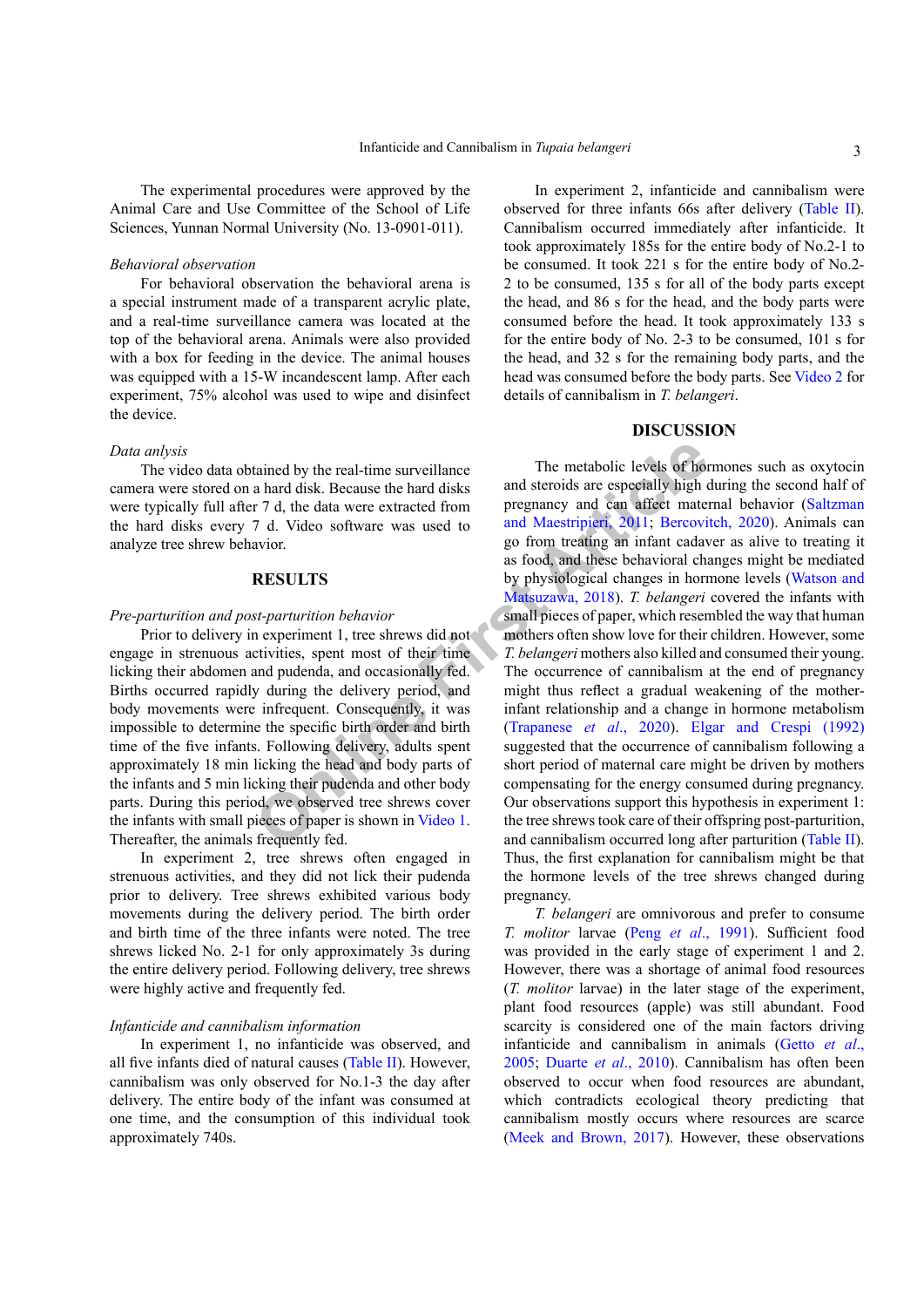are consistent with the nutrition hypothesis (Hrdy, 1979; Ebensperger, 1998), which predicts that cannibalism might be selectively favored because consuming conspecifics provides nutritional benefits that may increase future fitness (Klug and Bonsall, 2007; Nishikawa *et al*., 2020). This hypothesis may also explain the observations in our study. Meat was not provided as food late in experiment 1 and 2. Thus, tree shrews might have been motivated by the desire to consume meat. Generally, the need for carnivores to consume meat might lead to cannibalism. We suggest that the infanticide and cannibalism of tree shrews might be related to their dietary habits, namely their preference for consuming *Tenebrio molitor* larvae.

According to Fox (1975), physiological or psychological stress has been associated with infanticide and cannibalism. Maternal cannibalism has also been suggested to be induced by unnatural laboratory environments and thus represents a non-adaptive behavior (Fedurek *et al*., 2020). Stressful conditions can lead to a higher incidence of infanticide (Rimbach et al., 2012). The biological responses of rodents may be affected by abnormal environments, such as temperature, photoperiod, and noise (Besch, 1980).

| <b>Information</b>           | <b>Experiment 1</b>                                                          | <b>Experiment 2</b>                                                                                 |  |  |
|------------------------------|------------------------------------------------------------------------------|-----------------------------------------------------------------------------------------------------|--|--|
| Original goal                | Observation on individual behavior of $T$ .<br>belangeri                     | Effects of light intensity on behavior, learning memory<br>and oxidative stress of Tupaia belangeri |  |  |
| Date                         | 2017.4.10-2017.5.8                                                           | 2019.8.22-2019.9.19                                                                                 |  |  |
| Type of feed                 | Larvae of Tenebrio molitor and apple                                         | Standard solid feed                                                                                 |  |  |
| Experimental condition       | Normal environment                                                           | 200W illumination                                                                                   |  |  |
| Start time of parturition    | 4.16 09:59:20                                                                | 8.25 10:33:48                                                                                       |  |  |
| End time of parturition      | 4.16 10:05:23                                                                | 8.25 10:35:51                                                                                       |  |  |
| Duration of parturition (s)  | 363                                                                          | 123                                                                                                 |  |  |
| Time ranges of lick behavior | 4.16 10:09:53-10:38:28                                                       | 8.25 10:34:12-10:34:15                                                                              |  |  |
| Birth time in infants        | The scope of birth sites was relatively                                      | 8.25 10:33:51 No.2-1                                                                                |  |  |
|                              | concentrated, it was impossible to observe<br>the birth time of each infants | 8.25 10:34:18 No.2-2                                                                                |  |  |
|                              |                                                                              | 8.25 10:35:51 No.2-3                                                                                |  |  |
| Litter size                  | 5                                                                            | 3                                                                                                   |  |  |
| Number of infanticides       | $\theta$                                                                     | 3                                                                                                   |  |  |
| Number of cannibalism        |                                                                              | 3                                                                                                   |  |  |
| Death time in infants        | 4.16 19:00:52 No.1-1                                                         | 8.25 10:36:57 No.2-1                                                                                |  |  |
|                              | 4.16 22:28:37 No.1-2                                                         | 8.25 10:46:01 No.2-2                                                                                |  |  |
|                              | 4.17 04:22:48 No.1-3                                                         | 8.25 14:03:02 No.2-3                                                                                |  |  |
|                              | 4.17 08:34:24 No.1-4                                                         |                                                                                                     |  |  |
|                              | 4.17 10:56:06 No.1-5                                                         |                                                                                                     |  |  |
| Manner of death in infants   | Natural death                                                                | Be killed by mother                                                                                 |  |  |
| Time ranges of cannibalism   | 4.17 14:15:02-14:27:22<br>Cannibalised of No.1-3                             | 8.25 10:36:57-10:40:02<br>Cannibalised of No.2-1                                                    |  |  |
|                              |                                                                              | 8.25 10:46:01-10:48:16<br>Cannibalised of No.2-2                                                    |  |  |
|                              |                                                                              | 8.25 11:59:09-12:00:35<br>Cannibalised the remnant of No.2-2                                        |  |  |
|                              |                                                                              | 8.25 14:03:02-14:04:43<br>Cannibalised of No.2-3                                                    |  |  |
|                              |                                                                              | 8.25 16:34:47-16:35:19<br>Cannibalised the remnant of No.2-3                                        |  |  |

Note: Because it was impossible to observe the birth time of each infant, they were referred to as No.1-X and No.2-X in accordance with their death time in experiment 1 and experiment 2, respectively.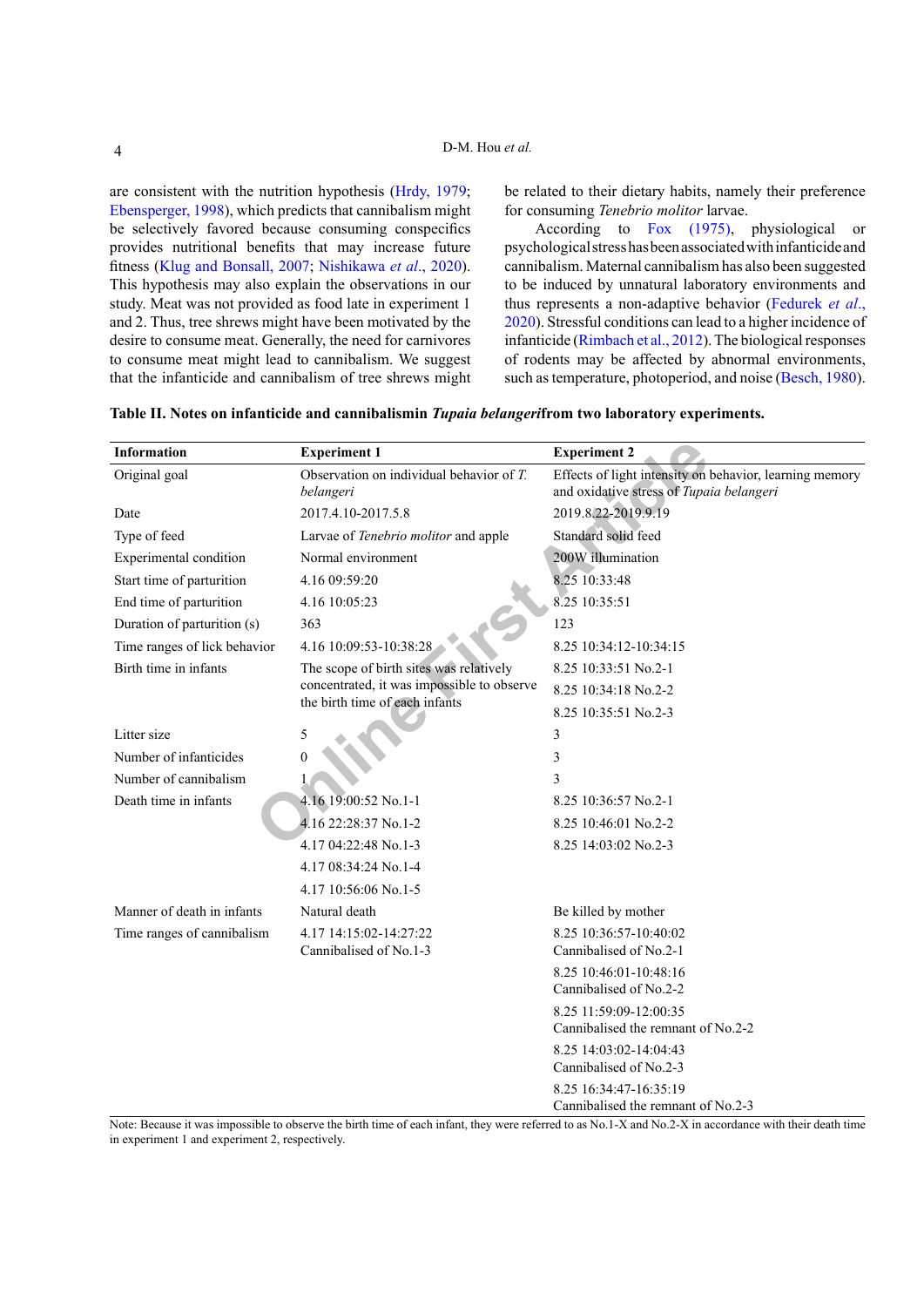Tree shrews were clearly restless under the high strength of illumination in experiment 2; this, coupled with the fact that they killed their offspring and consumed them shortly after delivery, is consistent with the non-adaptive behavior hypothesis. The third possible explanation for the infanticidal and cannibalistic behaviors is that they reflect a response to psychological stress under abnormal environments (200-W illumination).

In summary, our study provides the first analysis of infanticide and cannibalism in *T. belangeri* as well as the first evidence of nursing and caring behaviors. Nutrition hypothesis, hormone level hypothesis and stress hypothesis are all related to the observations of cannibalism, which we expect is might related to the dietary habits of *T. belangeri*. In addition, because of the limited number of experimental animal samples, we need to further expand the number of samples to further determine which hypothesis led to this phenomenon.

# **ACKNOWLEDGMENTS**

the limited number of experimental<br>
ed to further expand the number of Sea Res., 64: 417-421<br>
Trime which hypothesis led to this<br>
Ebensperge, L.A., 1998. Strate<br>
to infanticale in manumals<br>
buttps://doi.org/10.1017/S0<br>
Ebe The present study was financially supported by the National Science Foundation of China (No. 31760118), Young and Middle-aged Academic and Technical Leaders Reserve Talents Project of Yunnan Province (2019HB013), and Young Top-Notch Talent for "Ten Thousand Talents Program" of Yunnan (YNWR-QNRC-2019-047). We thank Liwen Bianji, Edanz Editing China (www. liwenbianji.cn/ac), for editing the English text of a draft of this manuscript.

#### *Supplementary material*

There is supplementary material associated with this article. Access the material online at: https://dx.doi. [org/10.17582/journal.pjz/20210820090809](https://dx.doi.org/10.17582/journal.pjz/20210820090809)

# *Statement of conflicts of interest*

The authors declare no conflicts of interest.

# **REFERENCES**

- Agrell, J., Wolff, J.O. and Ylönen, H. 1998. Counterstrategies to infanticide in mammals: Costs and consequences. *Oikos*, **83**: 507-517. [https://doi.](https://doi.org/10.2307/3546678) [org/10.2307/3546678](https://doi.org/10.2307/3546678)
- Besch, E.L., 1980. Environmental quality within animal facilities. *Lab. Anim. Sci*., **30**: 385-406.
- Bercovitch, F.B., 2020. A comparative perspective on the evolution of mammalian reactions to dead conspecifics. *Primates*, **61**: 21-28. [https://doi.](https://doi.org/10.1007/s10329-019-00722-3) [org/10.1007/s10329-019-00722-3](https://doi.org/10.1007/s10329-019-00722-3)

Bronson, F.H. and Marsteller, F.A., 1985. Effect of

short-term food deprivation on reproduction in female mice. *Biol. Reprod.*, **33**: 660-667. [https://](https://doi.org/10.1095/biolreprod33.3.660) [doi.org/10.1095/biolreprod33.3.660](https://doi.org/10.1095/biolreprod33.3.660)

- Cassini, M.H., 1998. Inter-specific infanticide in South American otariids. *Behaviour*, **35**: 1005-1012. <https://doi.org/10.1163/156853998792913456>
- Culot, L., Lledo-Ferrer, Y., Hoelscher, O., Lazo, F.J.M., Huynen. M.C. and Heymann, E.W., 2011. Reproductive failure, possible maternal infanticide, and cannibalism in wild moustached tamarins, *Saguinus mystax*. *Primates*, **52**: 179-186. [https://](https://doi.org/10.1007/s10329-011-0238-6) [doi.org/10.1007/s10329-011-0238-6](https://doi.org/10.1007/s10329-011-0238-6)
- Duarte, C., Jaramillo, E., Contreras, H. and Acuña, K., 2010. Cannibalisn and food availability in the talitrid amphipod *Orchestoidea tuberculata. J. Sea Res.*, **64**: 417-421. [https://doi.org/10.1016/j.](https://doi.org/10.1016/j.seares.2010.02.009) seares.2010.02.009
- Ebensperger, L.A., 1998. Strategies and counterstrategies to infanticide in mammals. *Biol. Rev.*, **73**: 321-346. <https://doi.org/10.1017/S0006323198005209>
- Ebensperger, L.A., Botto-Mahan, C. and Tamarin, R.H., 2000. Nonparental infanticide in meadow voles, *Microtus pennsylvanicus*: The influence of nutritional benefits. *Ethol. Ecol. Evol.*, **12**: 149- 160. [https://doi.org/10.1080/08927014.2000.9522](https://doi.org/10.1080/08927014.2000.9522810) 810
- Elgar, M.A. and Crespi, B.J., 1992. *Cannibalism: Ecology and evolution among diverse taxa*. Oxford University Press, Oxford (England), New York.
- Fedurek, P., Tkaczynski, P., Asiimwe, C., Hobaiter, C., Samuni, L., Lowe, A.E., Dijrian, A.G., Zuberbuhler, K., Wittig, R.M. and Crockford, C., 2020. Maternal cannibalism in two populations of wild chimpanzees. *Primates*, **61**: 181-187. [https://](https://doi.org/10.1007/s10329-019-00765-6) [doi.org/10.1007/s10329-019-00765-6](https://doi.org/10.1007/s10329-019-00765-6)
- Fox, L.R., 1975. Cannibalism in natural populations. *Annu. Rev. Ecol. Syst.*, **6**: 87-106. [https://doi.](https://doi.org/10.1146/annurev.es.06.110175.000511) [org/10.1146/annurev.es.06.110175.000511](https://doi.org/10.1146/annurev.es.06.110175.000511)
- Getto, P., Diekman, O. and de Roos, A.M., 2005. . On the (dis) advantages of cannibalism. *J. Math Biol.*, **51**: 695-712. [https://doi.org/10.1007/s00285-005-](https://doi.org/10.1007/s00285-005-0342-6) [0342-6](https://doi.org/10.1007/s00285-005-0342-6)
- Gray, M.E., 2009. An infanticide attempt by a freeroaming feral stallion (*Equus caballus*). *Biol. Lett.*, **5**: 23-25. <https://doi.org/10.1098/rsbl.2008.0571>
- Harris, S.N., Wagner, L.M., Ragheb, E.L.H. and Miller, K.E., 2016. Infanticide in a Florida grasshopper sparrow (*Ammodramus savannarum floridanus*). *Wilson J. Ornithol*., **128**: 918-920. [https://doi.](https://doi.org/10.1676/15-204.1) [org/10.1676/15-204.1](https://doi.org/10.1676/15-204.1)
- Hou, D.M., Jia, T., Li, Q., Wang, Z.K. and Zhu, W.L., 2021. Metabonomics of white adipose tissue and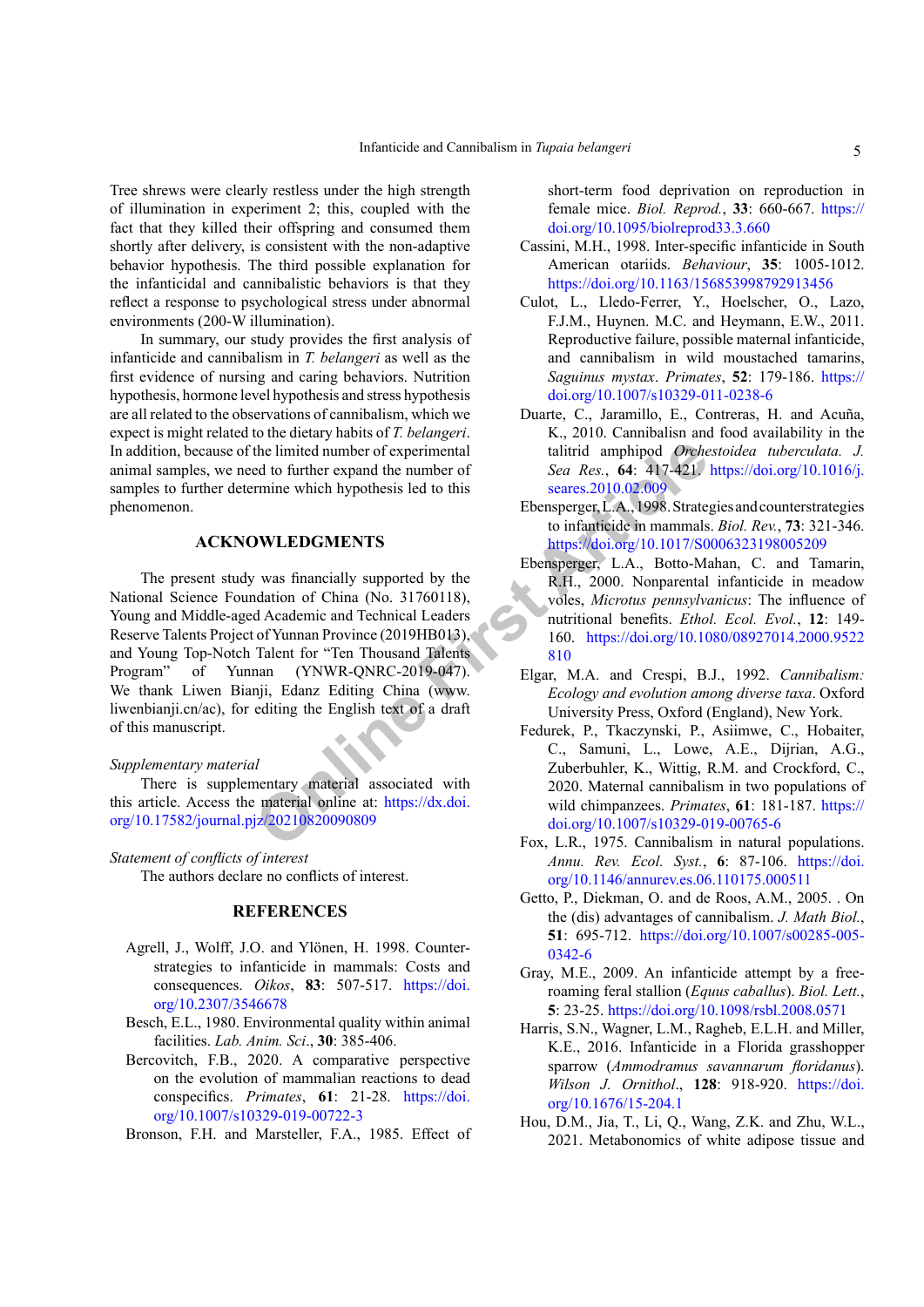### D-M. Hou *et al.*

brown adipose tissue in *Tupaia belangeri* during cold acclimation. *Comp. Biochem. Physiol. Part D Genom. Proteom.*, **38**: 100823. [https://doi.](https://doi.org/10.1016/j.cbd.2021.100823) [org/10.1016/j.cbd.2021.100823](https://doi.org/10.1016/j.cbd.2021.100823)

- Hou, D.M., Wang, Z.K., Ye, F.Y. and Zhu, W.L., 2018a. Male *Tupaia belangeri* distinguish reproductive stage of females based on urine odor. *China J. Wildl.*, **39**: 92-98.
- Hou, D.M., Ren, X.Y., Wang, Z.K., Ye, F.Y. and Zhu, W.L., 2018b. Observational research of social behavior in *Tupaia belangeri. J. Green Sci. Technol.*, **2**: 4-6.
- Hou, D.M., Wang, Z.K., Zhang, H. and Zhu, W.L., 2018c. Observational research of kindred behavior in *Tupaia belangeri. J. Green Sci. Technol.*, 1**2**: 1-5.
- Hou, D.M., Wang, Z.K. and Zhu, W.L., 2019. Study on the kin recognition of *Tupaia belangeri* based on behavior and odor. *J. Biol.*, **36**: 50-54.
- Hrdy, S.B., 1979. Infanticide among animals: a review, classification and examination of the implications for the reproductive stratigies of females. *Ethol. Sociobiol*., **1**: 13-40. https://doi.org/10.1016/0162- [3095\(79\)90004-9](https://doi.org/10.1016/0162-3095(79)90004-9)
- Hrdy, S.B., 2016. Variable postpartum responsiveness among humans and other primates with "cooperative breeding": A comparative and evolutionary perspective. *Horm. Behav.*, **77**: 272-283. https:// [doi.org/10.1016/j.yhbeh.2015.10.016](https://doi.org/10.1016/j.yhbeh.2015.10.016)
- Klug, H. and Bonsall, M.B., 2007. When to care for, abandon, or eat your offspring: the evolution of parental care and filial cannibalism. *Am. Nat*., **170**: 886-901. https://doi.org/10.1086/522936
- Kral, P., Bukovsky, J., Pluhacek, J., Voldrichova, M. and Robovsky, J., 2019. A case of female-perpetrated infanticide in captive white-lipped deer (*Cervus albirostris*). *J. Ethol*., **37**: 377-382. https://doi. [org/10.1007/s10164-019-00603-8](https://doi.org/10.1007/s10164-019-00603-8)
- Manning, C.J., Dewsbury, D.A., Wakeland, E.K. and Potts, W.K., 1995. Communal nesting and communal nursing in house mice, *Mus musculus domesticus. Anim. Behav*., **50**: 741-751. [https://doi.](https://doi.org/10.1016/0003-3472(95)80134-0) [org/10.1016/0003-3472\(95\)80134-0](https://doi.org/10.1016/0003-3472(95)80134-0)
- Meek, P.D. and Brown, S.C., 2017. It's a dog eat dog world: observations of dingo (*Canis familiaris*) cannibalism. *Aust. Mammal*, **39**: 92-94. [https://doi.](https://doi.org/10.1071/AM16018) [org/10.1071/AM16018](https://doi.org/10.1071/AM16018)
- Nishikawa, M., Ferrero, N., Cheves, S., Lopez, R., Kawamura, S., Fedigan, L.M., Melin, A.D. and Jack, K.M., 2020. Infant cannibalism in wild whitefaced capuchin monkeys. *Ecol. Evol*., **10**: 12679- 12684. <https://doi.org/10.1002/ece3.6901>

Palombit, R.A., 2015. Infanticide as sexual conflict:

coevolution of male strategies and female counterstrategies. *Cold Spring Harb. Perspect. Biol*., **7**: a017640. [https://doi.org/10.1101/](https://doi.org/10.1101/cshperspect.a017640) [cshperspect.a017640](https://doi.org/10.1101/cshperspect.a017640)

- Peng, H.B., Hou, D.M., Zhang, D. and Zhu, W.L., 2020. Effects of food restriction on body mass, energy metabolism and thermogenesis in a tree shrew (*Tupaia belangeri*). *Anim. Biol*., **70**: 175-187.
- Peng, H.B., J, T., Wang, Z.K. and Zhu, W.L., 2021. Effects of light intensity on behavior, learning memory and oxidative stress of *Tupaia belangeri*. *J. Biol*., [https://kns.cnki.net/kcms/](https://kns.cnki.net/kcms/detail/34.1081.Q.20210521.1128.014.html ) [detail/34.1081.Q.20210521.1128.014.html](https://kns.cnki.net/kcms/detail/34.1081.Q.20210521.1128.014.html )
- Peng, Y.Z., Ye, Z.Z., Zou, R.J., Wang, Y.X., Tian, B.P., Ma, Y.Y. and Shi, L.M. 1991. *Biology of Chinese tree shrews.* Science and Technology Press, Kunming.
- Richardson, M.L., Mitchell, R.F., Reagel, P.F. and Hanks, L.M., 2010. Causes and consequences of cannibalism in noncarnivorous insects. *Annu. Rev. Entomol*., **55**: 39-53. [https://doi.org/10.1146/](https://doi.org/10.1146/annurev-ento-112408-085314) annurev-ento-112408-085314
- Rillin, J.K. and Young, L.J., 2014. The biology of mammalian parenting and its effect on offspring social development. *Science*, **345**: 771-776. [https://](https://doi.org/10.1126/science.1252723) doi.org/10.1126/science.1252723
- **O[nlin](https://doi.org/10.1086/522936)e [Fi](https://doi.org/10.1016/j.yhbeh.2015.10.016)rs[t](https://doi.org/10.1146/annurev-ento-112408-085314) [A](https://doi.org/10.1146/annurev-ento-112408-085314)rticle** Rimbach, R., Pardo-Martinez, A., Montes-Rojas, A., Di Fiore, A. and Link, A., 2012. Interspecific infanticide and infant-directed aggression by spider monkeys (*Ateles hybridus*) in a fragmented forest in Colombia. *Am. J. Primatol*., **74**: 990-997. [https://](https://doi.org/10.1002/ajp.22052) doi.org/10.1002/ajp.22052
	- Saltzman, W. and Maestripieri, D., 2011. The neuroendocrinology of primate maternal behavior. *Psychiatry*, **35**: 1192-1204. [https://doi.](https://doi.org/10.1016/j.pnpbp.2010.09.017) [org/10.1016/j.pnpbp.2010.09.017](https://doi.org/10.1016/j.pnpbp.2010.09.017)
	- Schmidt, J., Kosztolanyi, A., Tokolyi, J., Hugyecz, B., Illes, I., Kiraly, R. and Barta, Z., 2015. Reproductive asynchrony and infanticide in house mice breeding communally. *Anim. Behav*., **101**: 201-211. [https://](https://doi.org/10.1016/j.anbehav.2014.12.015) [doi.org/10.1016/j.anbehav.2014.12.015](https://doi.org/10.1016/j.anbehav.2014.12.015)
	- Singh, M.D. and Garcia, G.W., 2015. Perimortality in a captive reared agouti (*Dasyprocta leporina*). *Wildl. Biol. Pract.*, **11**: 70-74.
	- Smith, R.L. and Smith, P., 2019. Wild observation of infanticide and cannibalism by Azara's Agouti (*Dasyptocta azarae*) (Mammalia: Dasyproctidae) in Paraguay. *Ethology*, **125**: 846-850. [https://doi.](https://doi.org/10.1111/eth.12937) [org/10.1111/eth.12937](https://doi.org/10.1111/eth.12937)
	- Trapanese, C., Bey, M., Tonachella, G., Meunier, H. and Masi, S., 2020. Prolonged care and cannibalism of infant corpse by relatives in semi-free-ranging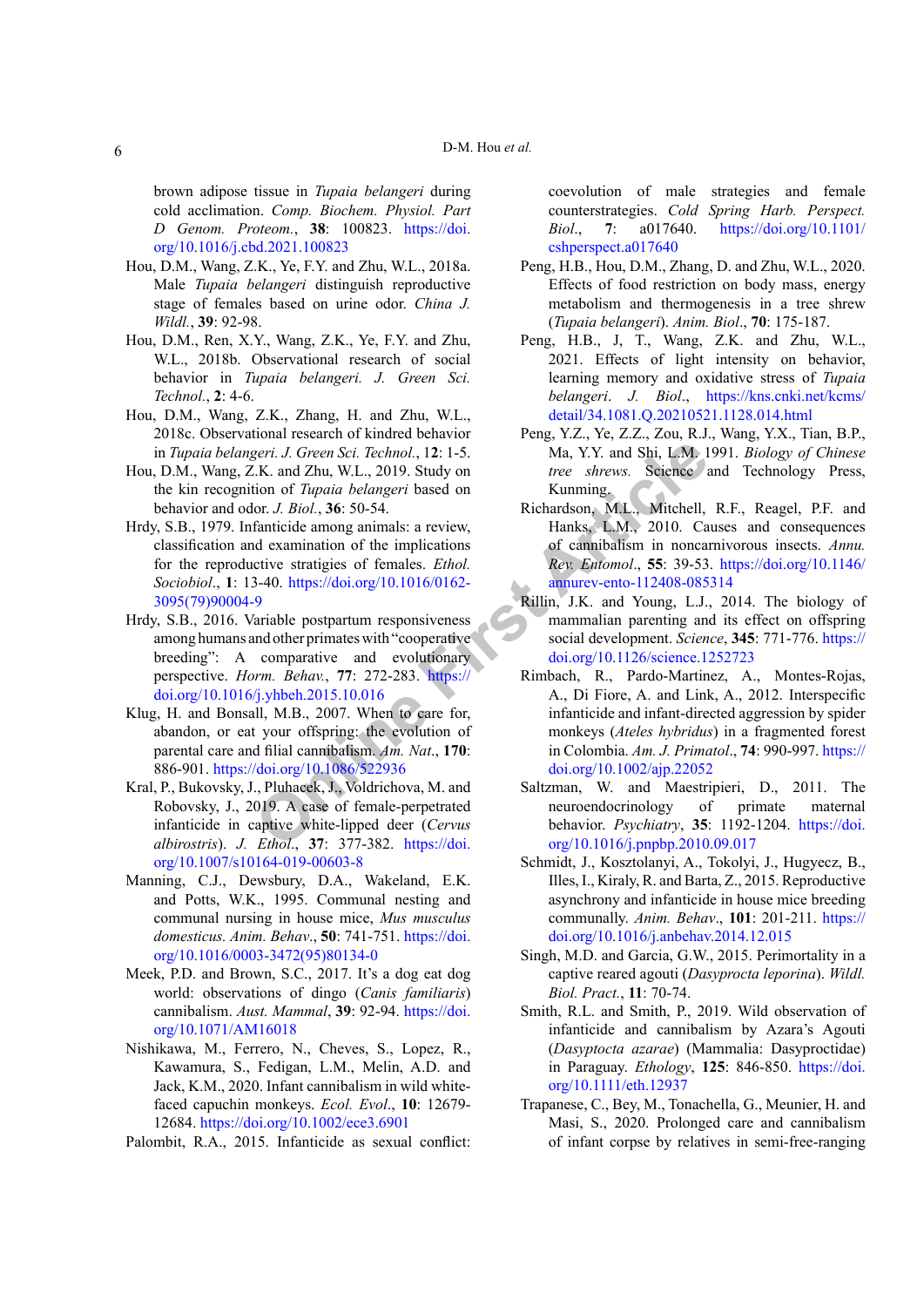capuchin monkeys. *Primates*, **61**: 41-47. [https://](https://doi.org/10.1007/s10329-019-00747-8) [doi.org/10.1007/s10329-019-00747-8](https://doi.org/10.1007/s10329-019-00747-8)

- Watson, C.F.I. and Matsuzawa, T., 2018. Behaviour of nonhuman primate mothers toward their dead infants: uncovering mechanisms. *Philos. Trans. R. Soc. Lond. B Biol. Sci*., **373**: 20170261. [https://doi.](https://doi.org/10.1098/rstb.2017.0261) [org/10.1098/rstb.2017.0261](https://doi.org/10.1098/rstb.2017.0261)
- Yao, H., Yu, H.L., Yang, B.H., Yang, W.J., Xu, H.Q., Grueter, C., Li, M. and Xiang, Z.F., 2016. Male infanticide in the golden snub-nosed monkey (Rhinopithecus roxellana), a seasonally breeding primate. *Int. J. Primatol*., **37**: 175-184. [https://doi.](https://doi.org/10.1007/s10764-016-9892-2) [org/10.1007/s10764-016-9892-2](https://doi.org/10.1007/s10764-016-9892-2)
- Yao, Y.G., 2017. Creating animal models, why not use the Chinese tree shrew (*Tupaia belangeri* chinensis)? *Zool. Res*., **38**: 118-126. [https://doi.](https://doi.org/10.24272/j.issn.2095-8137.2017.032) [org/10.24272/j.issn.2095-8137.2017.032](https://doi.org/10.24272/j.issn.2095-8137.2017.032)
- Zhang, L., Yang, F., Wang, Z.K. and Zhu, W.L., 2017. Role of thermal physiology and bioenergetics on adaptation in tree shrew (*Tupaia belangeri*): the experiment test. *Sci. Rep.*, **7**: 41352. [https://doi.](https://doi.org/10.1038/s41598-017-07317-2) [org/10.1038/s41598-017-07317-2](https://doi.org/10.1038/s41598-017-07317-2)
- Online First Article Zhu, W.L., Xie, J., Lian, X. and Wang, Z.K., 2010. Thermogenic characteristics and evaporative water loss in the tree shrew (*Tupaia belangeri*). *J. Therm. Biol.*, **35**: 290-294. [https://doi.org/10.1016/j.](https://doi.org/10.1016/j.jtherbio.2010.06.005)